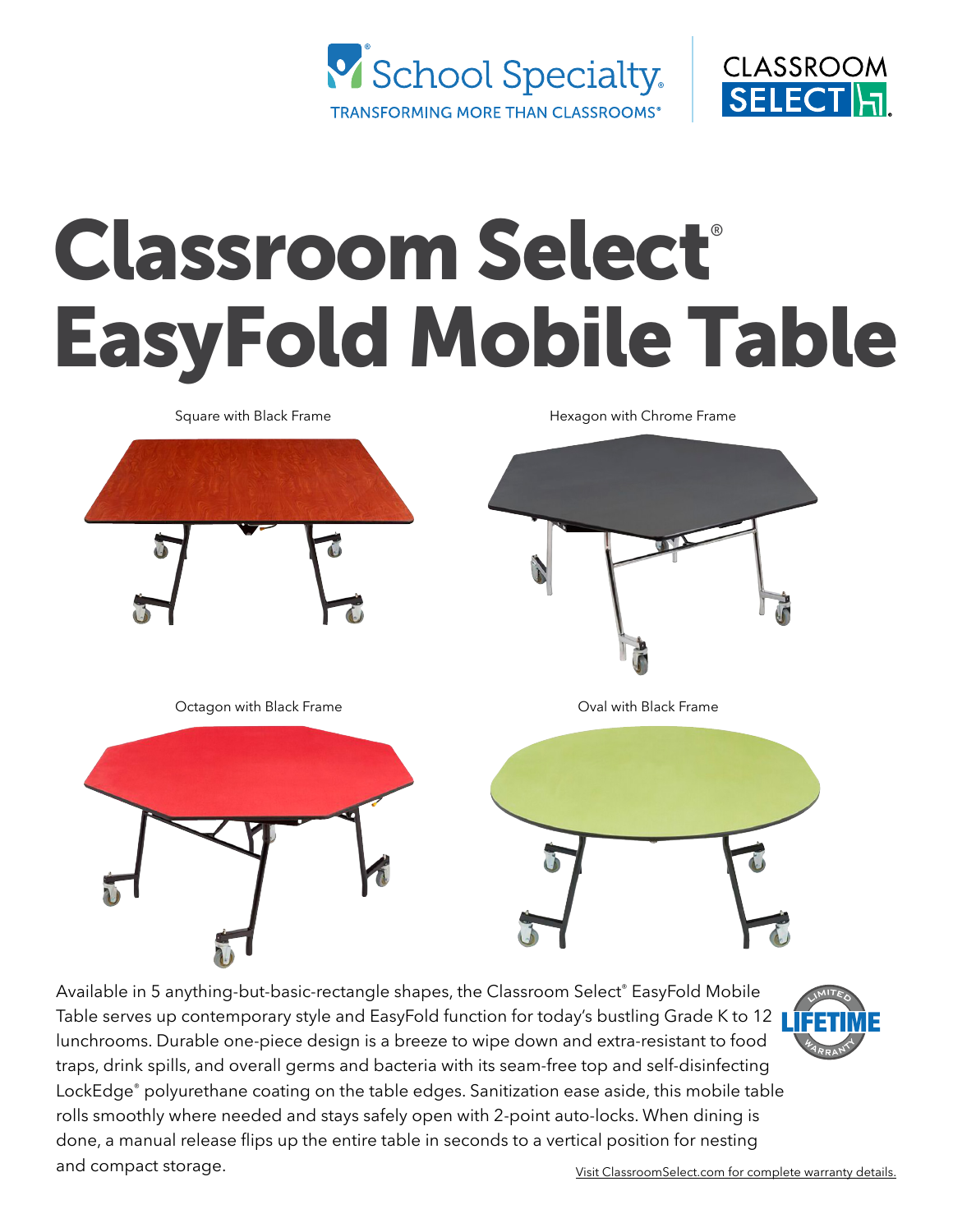

# FEATURES

- Each table model is designed for years of dependable use with tops constructed of your choice of MDF, Plywood, or Particleboard
- Your choice of any of our exciting assortment of laminate colors including, woodgrains, patterns, and solid colors
- T-Mold laminate top features a  $1\frac{1}{8}$ " thick particleboard or plywood core with a high pressure laminate surface and phenolic backer sheet to minimize warping
- Black LockEdge® laminate top feature a 1<sup>1</sup>/<sub>8</sub>" MDF or plywood core and sealed with a polyurethane edge that offers easier cleaning and added durability
- Easy to clean laminate tops with soap, water, and an optional diluted bleach solution
- Choose from an array of 23 vibrant T-Mold edge colors for overall room color coordination

# SPECIFICATIONS

#### **CONSTRUCTION**

- 14-gauge steel under-structure and legs are available in textured powder coated black and chrome options
- High Pressure laminate is made up of a wear-resistant overlay, that is impact-resistant
- High Pressure laminate offers long-lasting function and performance
- Vinyl T-mold edge banding is secured using a spot-nail from the bottom to prevent it from pulling away from the edge
- LockEdge® polyurethane coating is sprayed directly on to edge surfaces, creating a permanent seal that is impervious to bacteria and moisture for easier maintenance and long-lasting durability
- 4" double ball bearing swivel casters allow for easy transportation and lift off the floor in an open position to prevent table from rocking or shifting
- Glass-filled nylon, high-impact glides leave no leftover marks when moving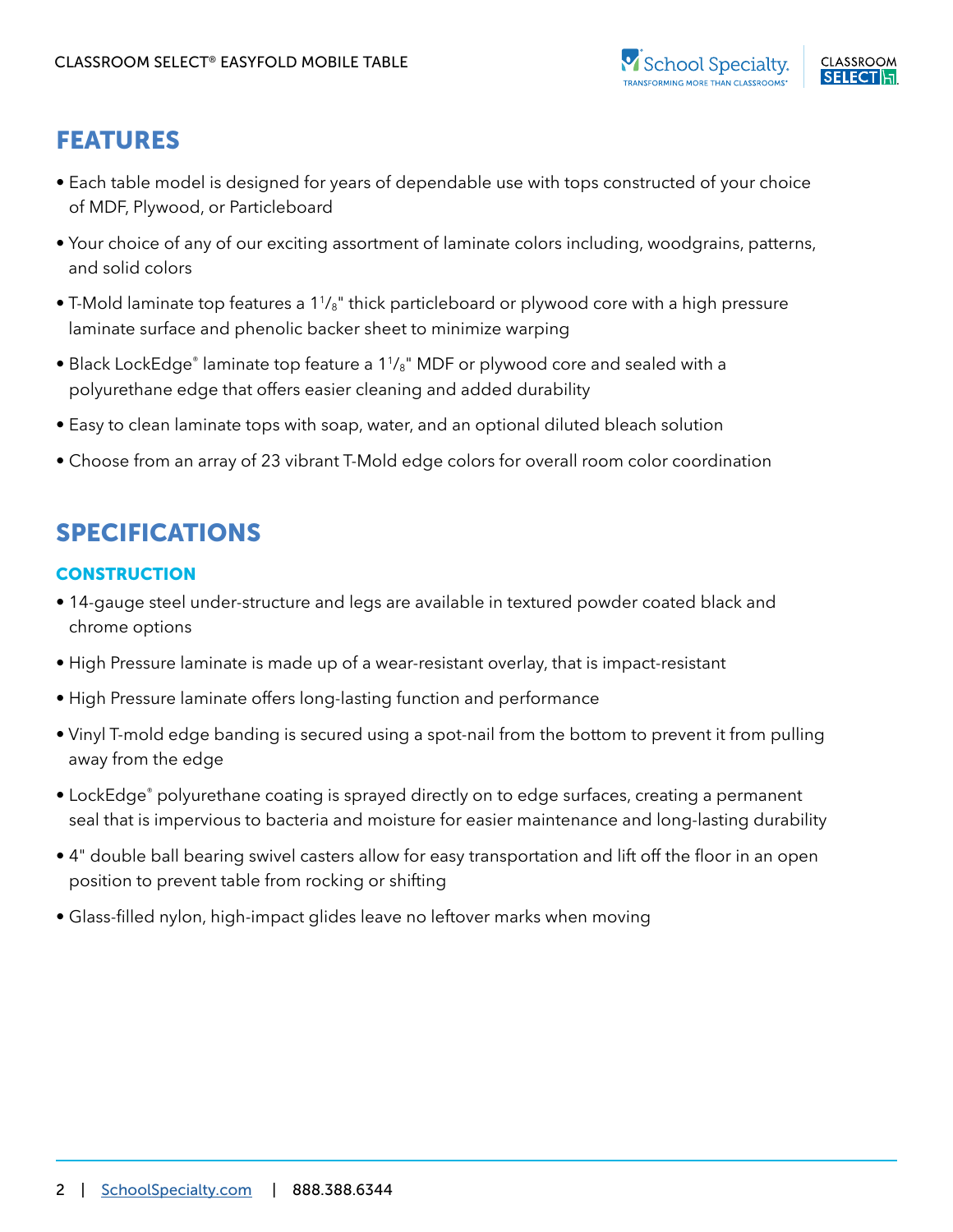

| <b>ITEM NUMBER</b>        | <b>SHAPE</b> | <b>TOP TYPE</b> | <b>EDGE TYPE</b>      | <b>FRAME</b> | <b>DIMENSIONS</b><br>LXWXH (IN) |
|---------------------------|--------------|-----------------|-----------------------|--------------|---------------------------------|
| Round 48W x<br>48L x 29H  |              |                 |                       |              |                                 |
| 5002808                   | Round        | Particleboard   | T-Mold                | Chrome       | $48 \times 48 \times 29$        |
| 5002809                   | Round        | <b>MDF</b>      | LockEdge <sup>®</sup> | Chrome       | $48 \times 48 \times 29$        |
| 5002810                   | Round        | Plywood         | T-Mold                | Chrome       | 48 x 48 x 29                    |
| 5002811                   | Round        | Plywood         | LockEdge <sup>®</sup> | Chrome       | 48 x 48 x 29                    |
| 5002812                   | Round        | Particleboard   | T-Mold                | <b>Black</b> | $48 \times 48 \times 29$        |
| 5002813                   | Round        | <b>MDF</b>      | LockEdge <sup>®</sup> | <b>Black</b> | $48 \times 48 \times 29$        |
| 5002814                   | Round        | Plywood         | T-Mold                | <b>Black</b> | $48 \times 48 \times 29$        |
| 5002815                   | Round        | Plywood         | LockEdge <sup>®</sup> | <b>Black</b> | $48 \times 48 \times 29$        |
| Round 60W x<br>60L x 29H  |              |                 |                       |              |                                 |
| 5000396                   | Round        | Particleboard   | T-Mold                | Chrome       | $60 \times 60 \times 29$        |
| 5000636                   | Round        | <b>MDF</b>      | LockEdge <sup>®</sup> | Chrome       | $60 \times 60 \times 29$        |
| 5000633                   | Round        | Plywood         | T-Mold                | Chrome       | $60 \times 60 \times 29$        |
| 5000634                   | Round        | Plywood         | LockEdge <sup>®</sup> | Chrome       | 60 x 60 x 29                    |
| 5000645                   | Round        | Particleboard   | T-Mold                | <b>Black</b> | 60 x 60 x 29                    |
| 5000647                   | Round        | <b>MDF</b>      | LockEdge <sup>®</sup> | <b>Black</b> | $60 \times 60 \times 29$        |
| 5000648                   | Round        | Plywood         | T-Mold                | <b>Black</b> | $60 \times 60 \times 29$        |
| 5000643                   | Round        | Plywood         | LockEdge <sup>®</sup> | Black        | $60 \times 60 \times 29$        |
| Square 48W x<br>48L x 29H |              |                 |                       |              |                                 |
| 5002792                   | Square       | Particleboard   | T-Mold                | Chrome       | 48 x 48 x 29                    |
| 5002793                   | Square       | <b>MDF</b>      | LockEdge®             | Chrome       | 48 x 48 x 29                    |
| 5002794                   | Square       | Plywood         | T-Mold                | Chrome       | 48 x 48 x 29                    |
| 5002795                   | Square       | Plywood         | LockEdge®             | Chrome       | 48 x 48 x 29                    |
| 5002796                   | Square       | Particleboard   | T-Mold                | Black        | 48 x 48 x 29                    |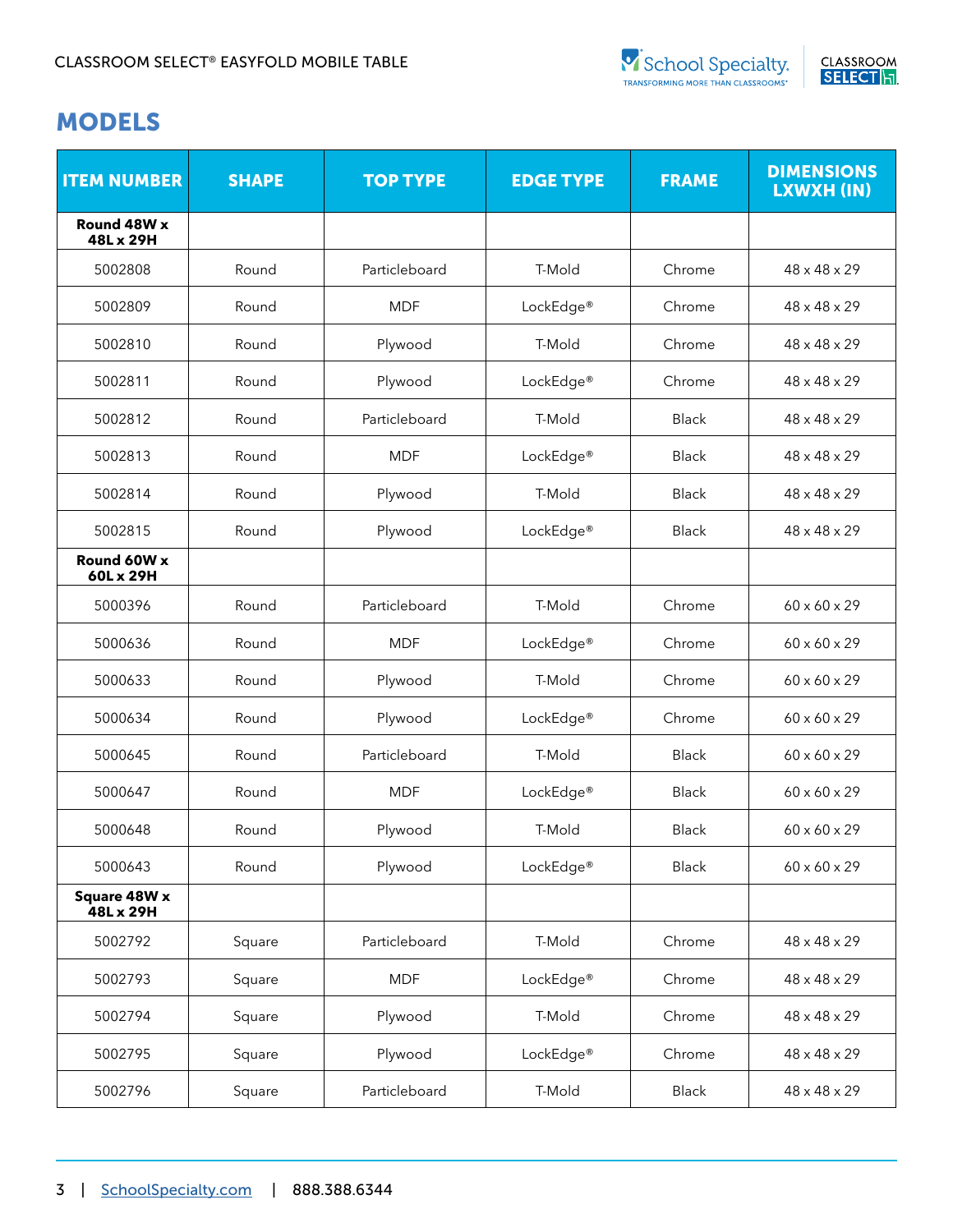



| <b>ITEM NUMBER</b>                | <b>SHAPE</b> | <b>TOP TYPE</b> | <b>EDGE TYPE</b>      | <b>FRAME</b> | <b>DIMENSIONS</b><br>LXWXH (IN) |
|-----------------------------------|--------------|-----------------|-----------------------|--------------|---------------------------------|
| Square 48W x<br>48L x 29H (cont.) |              |                 |                       |              |                                 |
| 5002797                           | Square       | <b>MDF</b>      | LockEdge <sup>®</sup> | <b>Black</b> | $48 \times 48 \times 29$        |
| 5002798                           | Square       | Plywood         | T-Mold                | <b>Black</b> | $48 \times 48 \times 29$        |
| 5002799                           | Square       | Plywood         | LockEdge®             | <b>Black</b> | $48 \times 48 \times 29$        |
| Square 60W x<br>60L x 29H         |              |                 |                       |              |                                 |
| 5000398                           | Square       | Particleboard   | T-Mold                | Chrome       | $60 \times 60 \times 29$        |
| 5000668                           | Square       | <b>MDF</b>      | LockEdge®             | Chrome       | $60 \times 60 \times 29$        |
| 5000678                           | Square       | Plywood         | T-Mold                | Chrome       | $60 \times 60 \times 29$        |
| 5000675                           | Square       | Plywood         | LockEdge®             | Chrome       | $60 \times 60 \times 29$        |
| 5000671                           | Square       | Particleboard   | T-Mold                | <b>Black</b> | $60 \times 60 \times 29$        |
| 5000669                           | Square       | <b>MDF</b>      | LockEdge®             | <b>Black</b> | $60 \times 60 \times 29$        |
| 5000677                           | Square       | Plywood         | T-Mold                | <b>Black</b> | $60 \times 60 \times 29$        |
| 5000676                           | Square       | Plywood         | LockEdge®             | <b>Black</b> | $60 \times 60 \times 29$        |
| Hexagon 48W x<br>48L x 29H        |              |                 |                       |              |                                 |
| 5002800                           | Hexagon      | Particleboard   | T-Mold                | Chrome       | $48 \times 48 \times 29$        |
| 5002801                           | Hexagon      | <b>MDF</b>      | LockEdge®             | Chrome       | $48 \times 48 \times 29$        |
| 5002802                           | Hexagon      | Plywood         | T-Mold                | Chrome       | $48 \times 48 \times 29$        |
| 5002803                           | Hexagon      | Plywood         | LockEdge <sup>®</sup> | Chrome       | 48 x 48 x 29                    |
| 5002804                           | Hexagon      | Particleboard   | T-Mold                | <b>Black</b> | 48 x 48 x 29                    |
| 5002805                           | Hexagon      | <b>MDF</b>      | LockEdge <sup>®</sup> | <b>Black</b> | 48 x 48 x 29                    |
| 5002806                           | Hexagon      | Plywood         | T-Mold                | <b>Black</b> | 48 x 48 x 29                    |
| 5002807                           | Hexagon      | Plywood         | LockEdge®             | Black        | 48 x 48 x 29                    |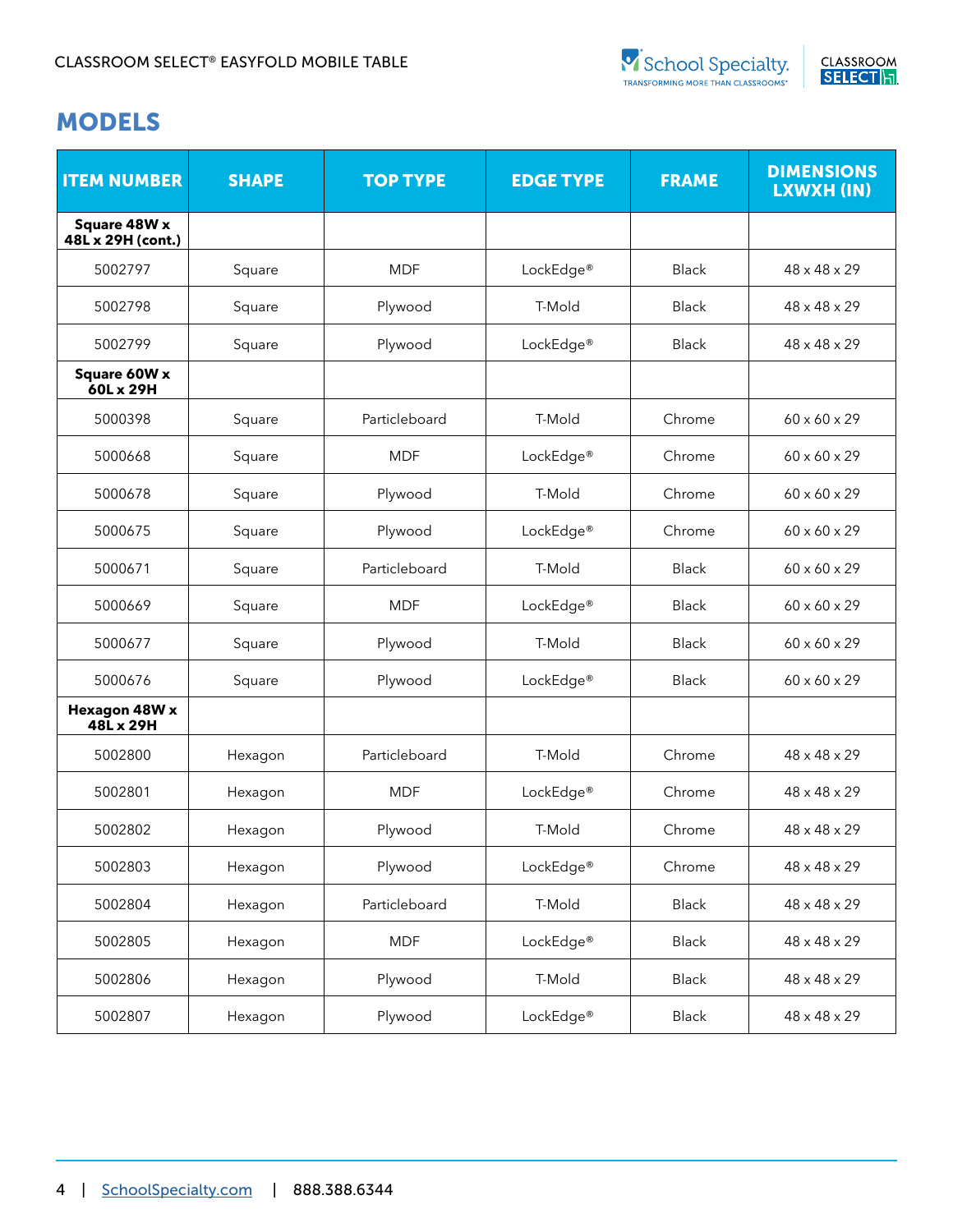

| <b>ITEM NUMBER</b>         | <b>SHAPE</b> | <b>TOP TYPE</b> | <b>EDGE TYPE</b>      | <b>FRAME</b> | <b>DIMENSIONS</b><br>LXWXH (IN) |
|----------------------------|--------------|-----------------|-----------------------|--------------|---------------------------------|
| Hexagon 60W x<br>60L x 29H |              |                 |                       |              |                                 |
| 5000399                    | Hexagon      | Particleboard   | T-Mold                | Chrome       | $60 \times 60 \times 29$        |
| 5000691                    | Hexagon      | <b>MDF</b>      | LockEdge <sup>®</sup> | Chrome       | $60 \times 60 \times 29$        |
| 5000696                    | Hexagon      | Plywood         | T-Mold                | Chrome       | 60 x 60 x 29                    |
| 5000700                    | Hexagon      | Plywood         | LockEdge <sup>®</sup> | Chrome       | 60 x 60 x 29                    |
| 5000695                    | Hexagon      | Particleboard   | T-Mold                | <b>Black</b> | 60 x 60 x 29                    |
| 5000692                    | Hexagon      | <b>MDF</b>      | LockEdge <sup>®</sup> | <b>Black</b> | $60 \times 60 \times 29$        |
| 5000698                    | Hexagon      | Plywood         | T-Mold                | <b>Black</b> | 60 x 60 x 29                    |
| 5000699                    | Hexagon      | Plywood         | LockEdge®             | <b>Black</b> | $60 \times 60 \times 29$        |
| Octagon 60W x<br>60L x 29H |              |                 |                       |              |                                 |
| 5000401                    | Octagon      | Particleboard   | T-Mold                | Chrome       | $60 \times 60 \times 29$        |
| 5000721                    | Octagon      | <b>MDF</b>      | LockEdge <sup>®</sup> | Chrome       | $60 \times 60 \times 29$        |
| 5000727                    | Octagon      | Plywood         | T-Mold                | Chrome       | 60 x 60 x 29                    |
| 5000730                    | Octagon      | Plywood         | LockEdge <sup>®</sup> | Chrome       | 60 x 60 x 29                    |
| 5000724                    | Octagon      | Particleboard   | T-Mold                | <b>Black</b> | 60 x 60 x 29                    |
| 5000722                    | Octagon      | <b>MDF</b>      | LockEdge <sup>®</sup> | <b>Black</b> | 60 x 60 x 29                    |
| 5000728                    | Octagon      | Plywood         | T-Mold                | <b>Black</b> | $60 \times 60 \times 29$        |
| 5000729                    | Octagon      | Plywood         | LockEdge <sup>®</sup> | Black        | 60 x 60 x 29                    |
| Oval 60W x<br>60L x 29H    |              |                 |                       |              |                                 |
| 5000400                    | Oval         | Particleboard   | T-Mold                | Chrome       | $60 \times 60 \times 29$        |
| 5000713                    | Oval         | <b>MDF</b>      | LockEdge <sup>®</sup> | Chrome       | 60 x 60 x 29                    |
| 5000716                    | Oval         | Plywood         | T-Mold                | Chrome       | 60 x 60 x 29                    |
| 5000719                    | Oval         | Plywood         | LockEdge®             | Chrome       | 60 x 60 x 29                    |
| 5000710                    | Oval         | Particleboard   | T-Mold                | Black        | $60 \times 60 \times 29$        |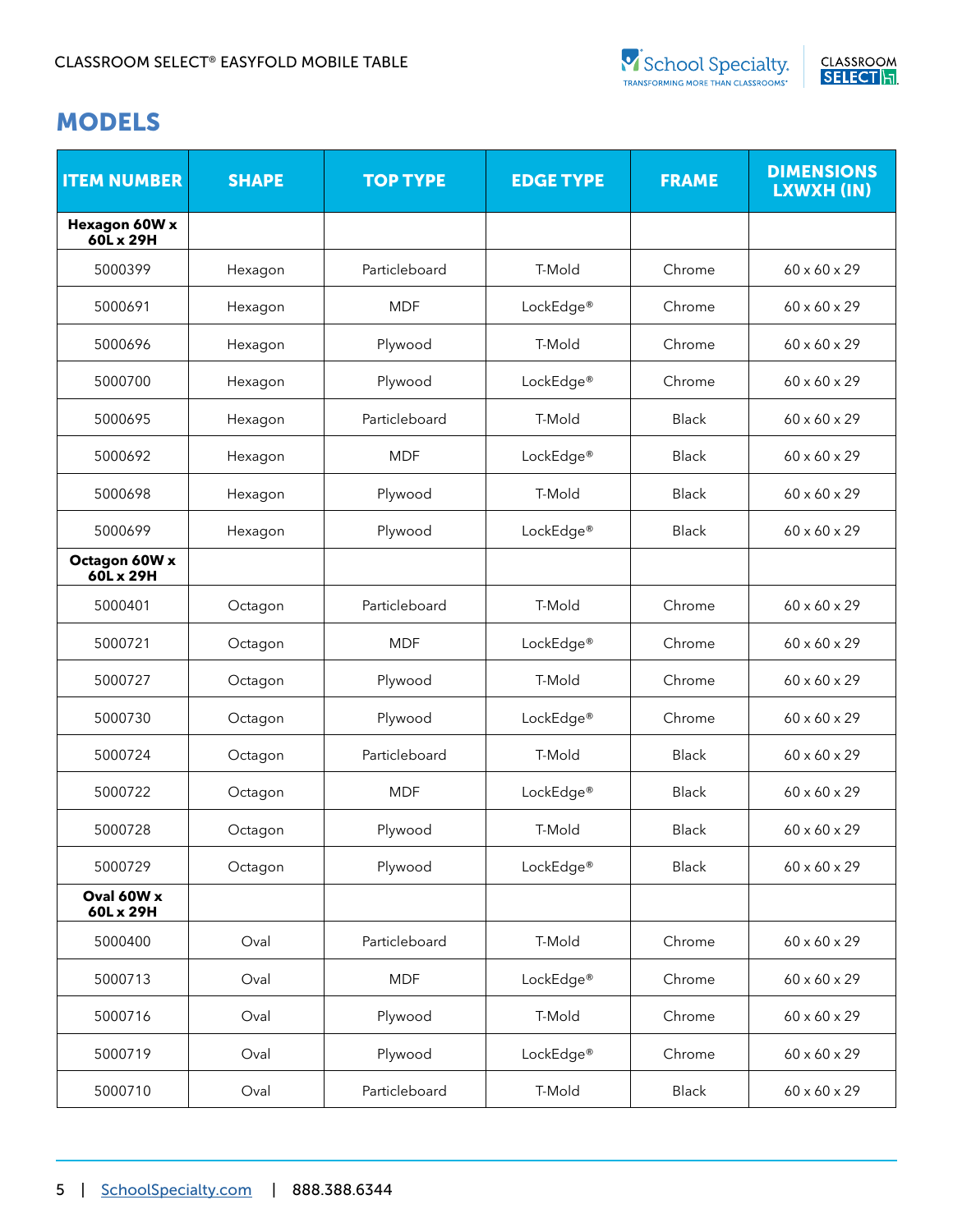



| <b>ITEM NUMBER</b>              | <b>SHAPE</b> | <b>TOP TYPE</b> | <b>EDGE TYPE</b>      | <b>FRAME</b> | <b>DIMENSIONS</b><br>LXWXH (IN) |
|---------------------------------|--------------|-----------------|-----------------------|--------------|---------------------------------|
| Oval 60W x<br>60L x 29H (cont.) |              |                 |                       |              |                                 |
| 5000712                         | Oval         | <b>MDF</b>      | LockEdge <sup>®</sup> | <b>Black</b> | $60 \times 60 \times 29$        |
| 5000717                         | Oval         | Plywood         | T-Mold                | <b>Black</b> | $60 \times 60 \times 29$        |
| 5000718                         | Oval         | Plywood         | LockEdge <sup>®</sup> | <b>Black</b> | $60 \times 60 \times 29$        |



Extra-durable LockEdge® coating is sprayed on, creating a permanent seal that is impervious to bacteria and moisture



T-mold Edge Band is spot-nailed to prevent it from pulling away from the edge